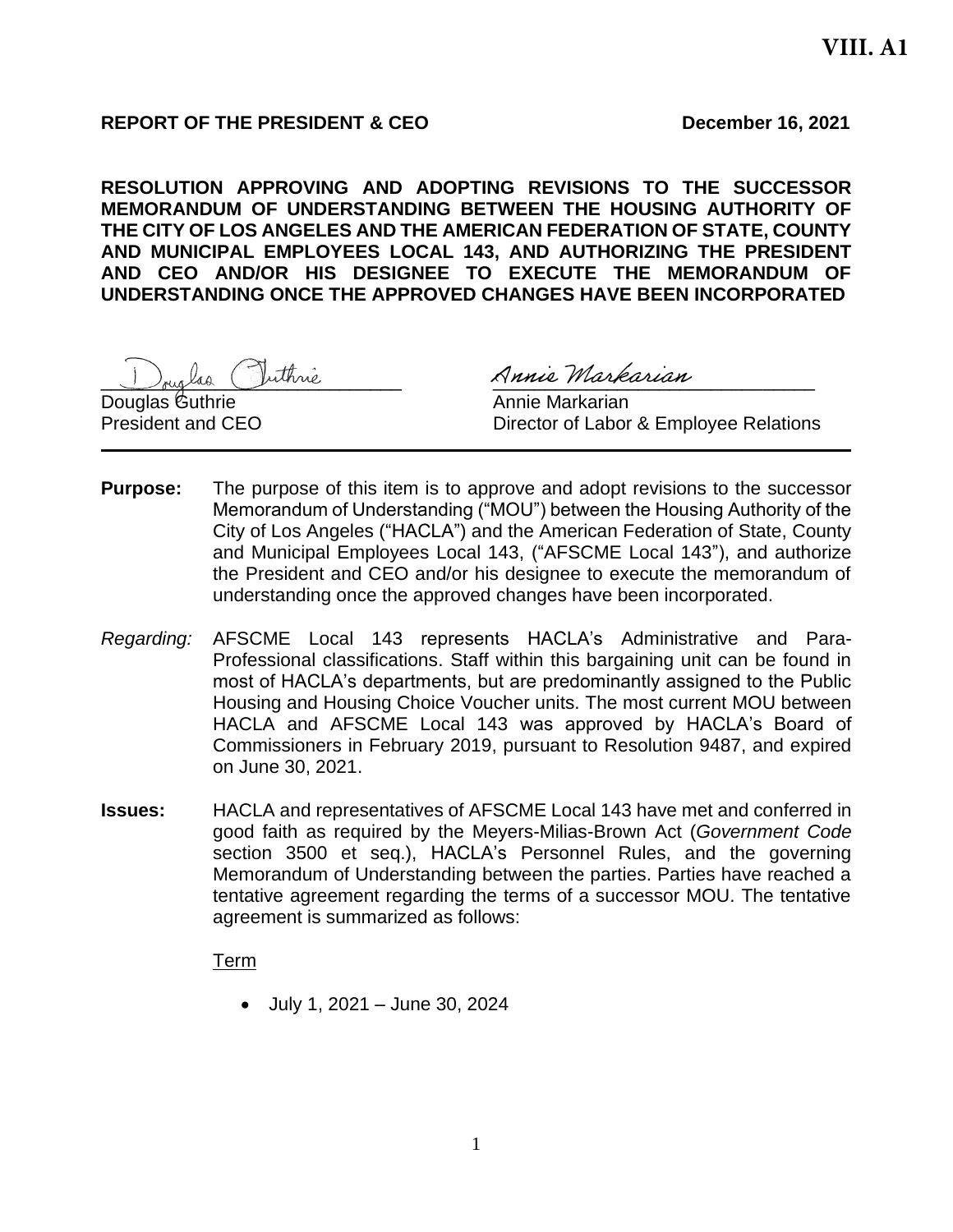## **Compensation**

- 4% increase to base salary effective January 1, 2022;
- 3% base salary increase effective January 1, 2023; and
- 3% base salary increase effective January 1, 2024.
- \$1,500.00 for year 2021 staff appreciation bonus (non-PERSable) effective on the first payroll of the month after this MOU is ratified by HACLA's Board of Commissioners. This is a one-time, non-recurring bonus to employees holding AFSCME classifications by or before January 1, 2021 *and* on the effective date of payment.

### Holidays

Juneteenth will be added to HACLA's schedule of observed holidays.

### Merit Step Increases

Unpaid leaves of absence greater than 10 days during the evaluation period shall not be counted as time served for purposes of merit step increases. This will not impact an employee's seniority.

Merit step increases from Step 1 – Step 2 shall be based on passing probation. Employees shall be eligible for further step increases on their anniversary date.

## Limited-Term Positions

Parties agree to add a new category of employees that are employed on a limited term basis and enter into a separate agreement to further delineate the framework. Limited term positions would be positions for which there is no anticipated long-range funding or which have uncertain future funding (i.e., grant funding; emergency funding). Limited-term employees would be employees employed on a limited-term.

Limited-term employee shall be subject to the same hiring standards as other AFSCME Local 143 classifications; however, when funding stops or the positions is no longer needed, the position shall be eliminated and the incumbent would be separated without regard to seniority or provisions set forth in the layoff procedures.

Parties will work cooperatively to establish a comprehensive framework for limited-term positions.

## Probationary Periods

Employees serving in a probationary period are not eligible for promotional opportunities. Employees who are promoted to a new classification and do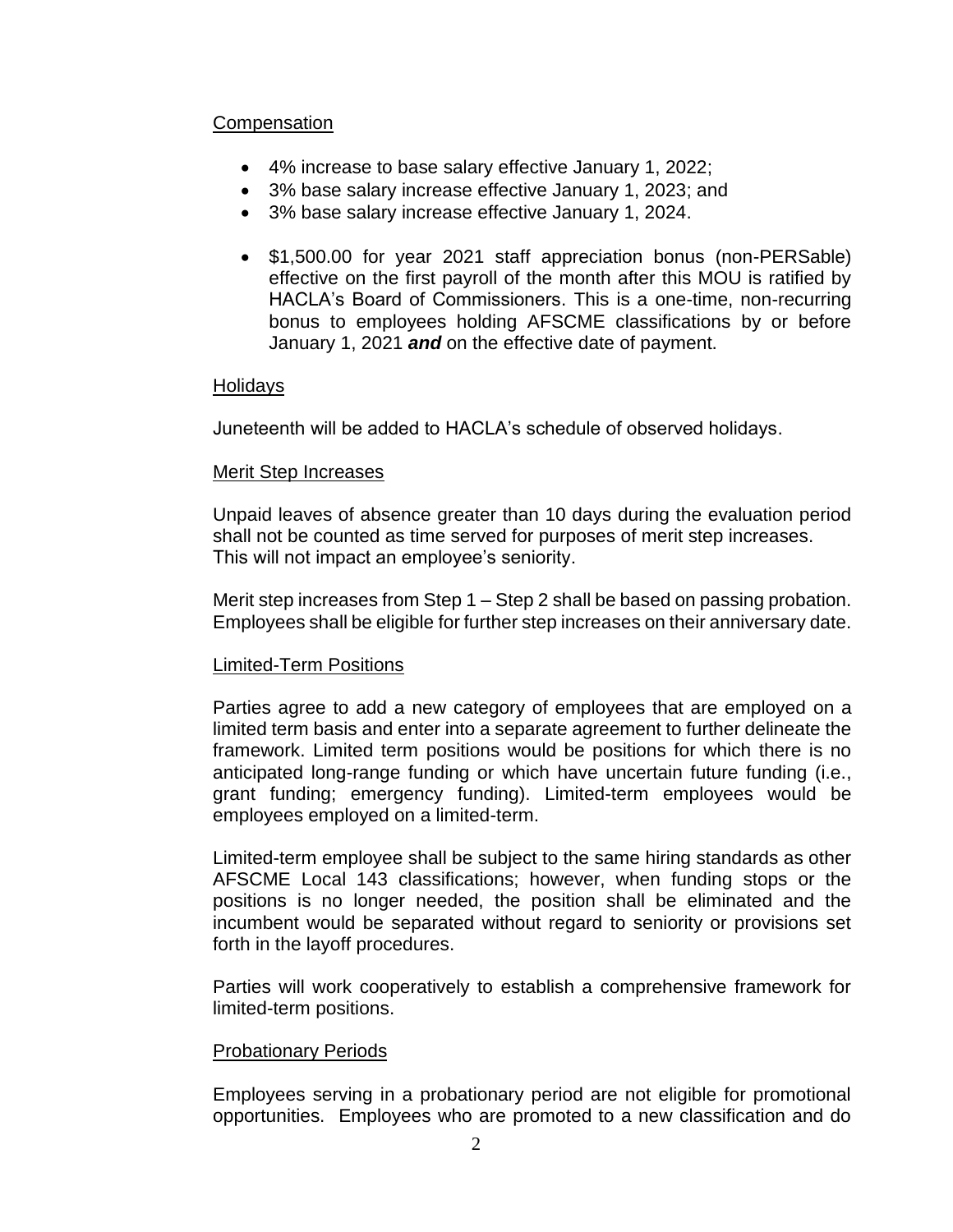not pass probation, are returned to the classification for which they last held property rights (i.e., passed probation).

The probationary period for all AFSCME members shall be no less than six months. New hires into the following classifications, temporary employees obtaining permanent positions in the following classifications, and those promoting into the bargaining unit in the following classifications, shall have a 1 year probationary period: Accountant; Accounting Clerk I; Accounting Clerk II; Customer Support Representative; Eligibility Interviewer; Housing Inspector; Resident Services Site Coordinator; Section 8 Advisor; and Youth Program Assistant.

Staff who have completed a probationary period in another AFSCME classification shall have a 6-month probationary period.

Management may, in its discretion, extend the probationary period for individual employees on a case-by-case basis.

Appropriate probationary period will be determined by the parties for new classifications added to the bargaining unit.

Those serving in a 1-year probationary period will have a performance evaluation at the 4 and 8-month mark. Management and AFSCME will work cooperatively to update the performance evaluation process and procedures.

#### Grievance Procedure

Upon request, employees who are grieving suspensions of  $1 - 4$  days will be provided a copy of the investigation report that supports the disciplinary action, if one exists. The Authority reserves the right to redact personal identifying information (PII) from such report in its discretion. PII may include, but is not limited to, names, addresses, social security numbers, banking information, etc. Grievance form will be updated to include a request for the investigation report.

Prior to escalating grievances to Step 3 of the Grievance Procedures, parties may mutually agree to participate in no-cost mediation through the State Mediation and Conciliation Services (SMCS). Where parties agree in advance to incur additional fees or costs associated with mediation services, such fees and costs shall be borne equally between Management and AFSCME. Disciplinary actions below a suspension are not subject to voluntary mediation.

#### Appeal to Commissioners

Appeals will be heard by a hearing officer from the State Mediation and Conciliation Services, or other mutually agreed upon independent agency.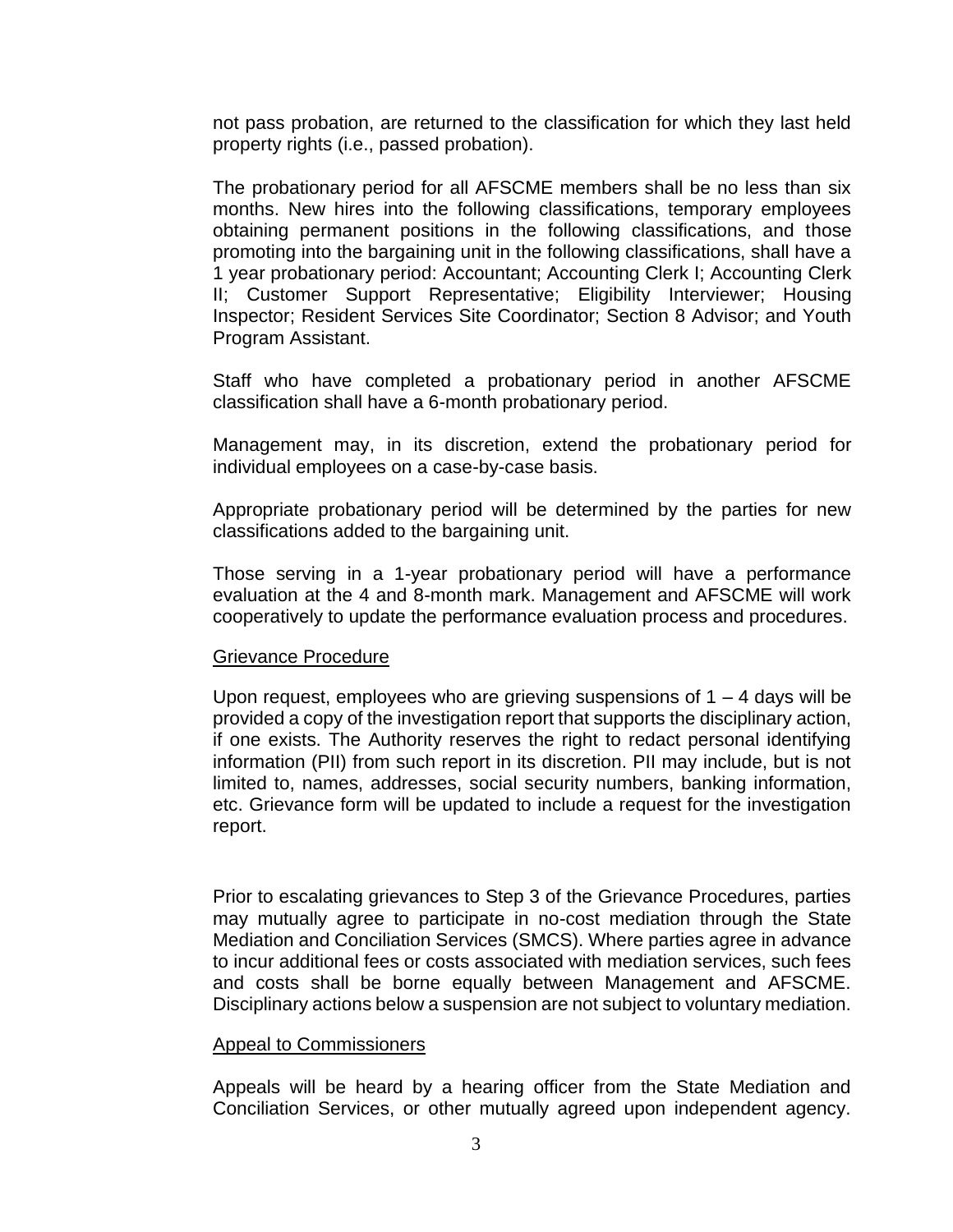Fees and costs associated with retaining and utilizing the hearing officer shall be shared equally between Management and AFSCME. All other terms in Article VIII, Section 5, pertaining to the appeal to the commissioners – including the ability of the commissioners to review the advisory opinion of the hearing officer, remain the same.

### **Overtime**

Parties will work collaboratively to update the overtime language in the MOU to conform with legal standards and best practices, including clarifying that employees who work unauthorized overtime will be paid for time worked but may be subject to discipline.

### Year 3 Re-Opener

Management retains the right to reopen the contract in year 2 to address issues related to workload and workload caps in year 3. Should Management trigger this reopener (either formally or during the JLMC), AFSCME Local 143 may reopen the contract on the matter of wages.

### Joint Labor Management Committee (JLMC)

Parties will work collaboratively to establish a JLMC by or before 12/31/21 to discuss pending workplace concerns including, but not limited to, the following:

- Language to ensure overtime is granted to staff equitably, while maintaining managerial discretion for operational and business need; current overtime needs;
- Staffing vacancies on a prospective basis, including vacancies of 2021 budgeted positions and movement of positions;
- Employees working in temporary promotional positions beyond the anticipated timeframe; and
- Negotiable impact on AFSCME Local 143 members of implementing technology.

## Pending Non-Personnel Grievance

AFSCME Local 143 will dismiss the pending non-personnel grievance filed April 27, 2021, on the following conditions:

- Management will continue to work collaboratively with AFSCME Local 143 to resolve the requests for "5% additional duties pay" through 12/31/2021. After 12/31/2021, there will not be any retroactive monetary adjustments.
- Management will meet with AFSCME Local 143 to explain the manner staffing is allocated in HACLA budgets.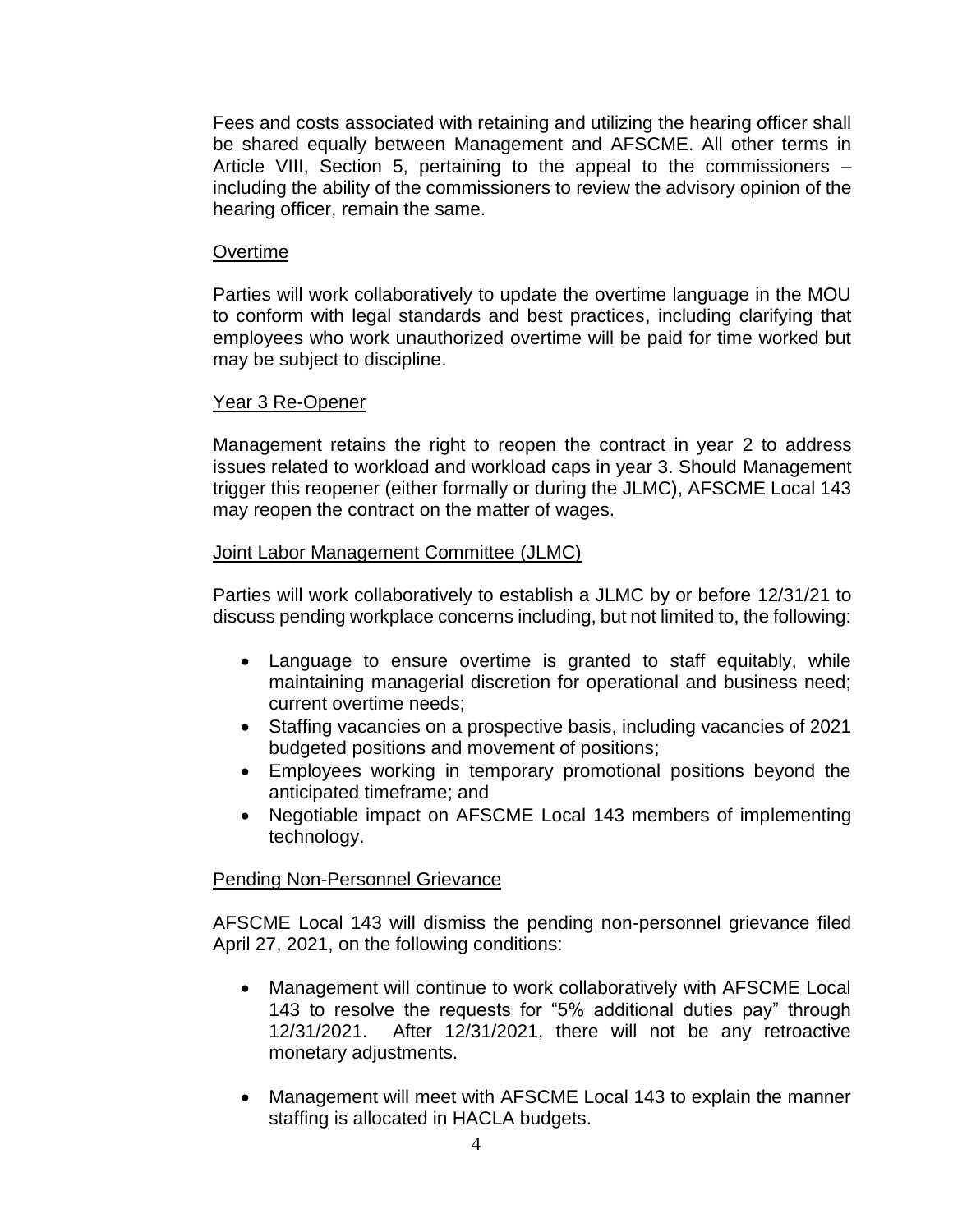• Management will provide AFSCME Local 143 an updated vacancy report and an updated AB119 report.

This agreement does not preclude the Union from filing a future grievance should new circumstances arise that fall within the scope of the grievance process.

- **Vision Plan:** The proposed revisions to the MOU between HACLA and AFSCME Local 143 supports all four core principals of HACLA's vision plan by maintaining labor stability, competitive wages and operational efficiencies such that the agency can continue to provide uninterrupted service to the communities and clients we serve.
- **Funding:** The Chief Administrative Officer confirms the necessary funds are available and included in HACLA's budget and will be included in the operating budgets for the subsequent years. The source of funds is dependent on position and department assignment.

## **Environmental Review:** Not applicable

**Section 3:** Not Applicable

### **Attachment:**

1. Resolution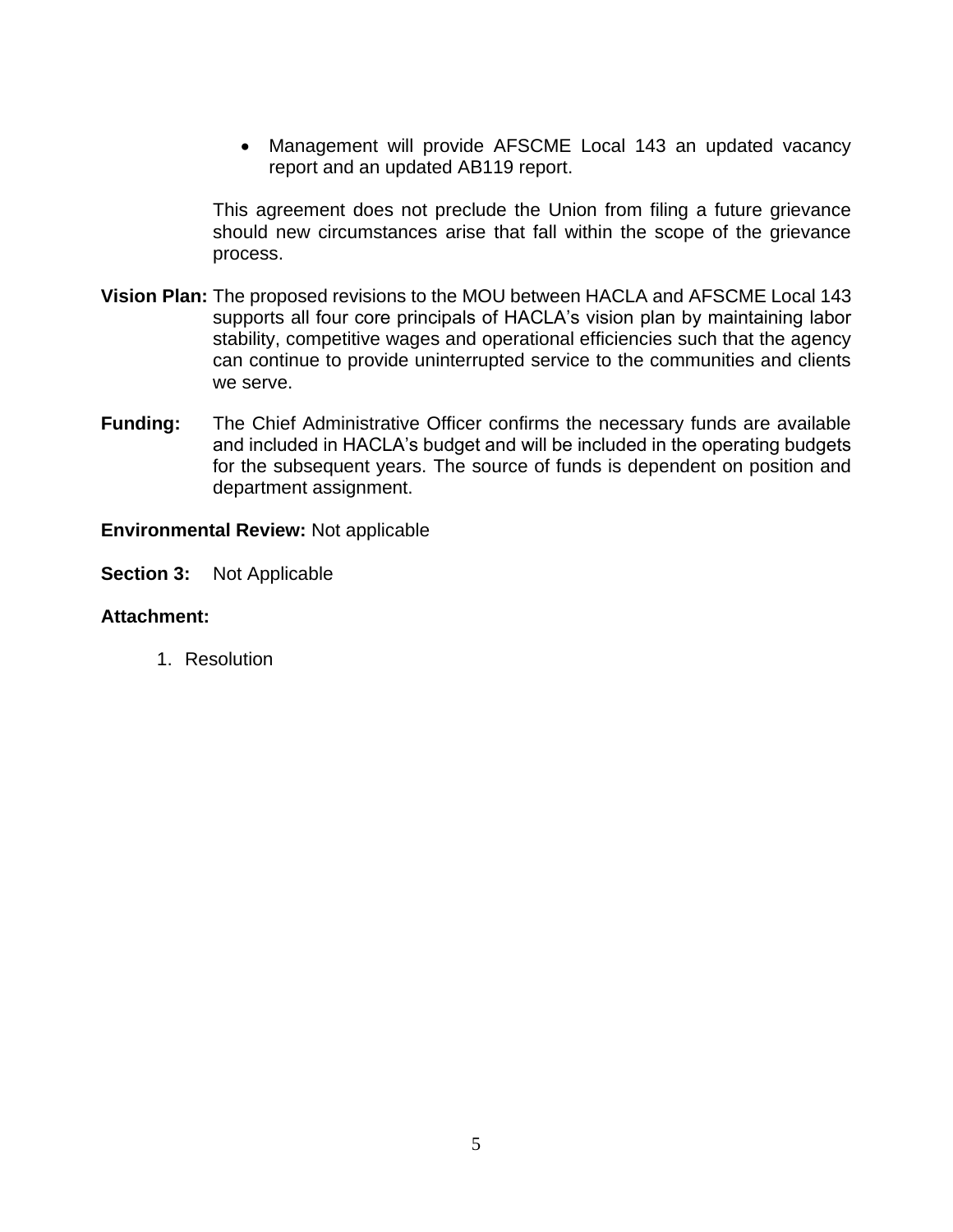# **RESOLUTION NO.\_\_\_\_\_\_\_\_\_\_\_\_\_\_**

## **RESOLUTION APPROVING AND ADOPTING REVISIONS TO THE SUCCESSOR MEMORANDUM OF UNDERSTANDING BETWEEN THE HOUSING AUTHORITY OF THE CITY OF LOS ANGELES AND THE AMERICAN FEDERATION OF STATE, COUNTY AND MUNICIPAL EMPLOYEES LOCAL 143, AND AUTHORIZING THE PRESIDENT AND CEO AND/OR HIS DESIGNEE TO EXECUTE THE MEMORANDUM OF UNDERSTANDING ONCE THE APPROVED CHANGES HAVE BEEN INCORPORATED**

**WHEREAS,** the Memorandum of Understanding ("MOU") between the Housing Authority of the City of Los Angeles ("HACLA") and the American Federation of State, County and Municipal Employees, Local 143 ("AFSCME Local 143"), expired on June 30, 2021.

**WHEREAS**, the parties met and conferred in good faith regarding the terms of a successor MOU.

**WHEREAS**, the parties have tentatively agreed to the following terms for a successor MOU:

### Term

• July 1, 2021 – June 30, 2024

#### **Compensation**

- 4% increase to base salary effective January 1, 2022;
- 3% base salary increase effective January 1, 2023; and
- 3% base salary increase effective January 1, 2024.
- \$1,500.00 for year 2021 staff appreciation bonus (non-PERSable) effective on the first payroll of the month after this MOU is ratified by HACLA's Board of Commissioners. This is a one-time, non-recurring bonus to employees holding AFSCME classifications by or before January 1, 2021 *and* on the effective date of payment.

#### Holidays

Juneteenth will be added to HACLA's schedule of observed holidays.

#### Merit Step Increases

Unpaid leaves of absence greater than 10 days during the evaluation period shall not be counted as time served for purposes of merit step increases. This will not impact an employee's seniority.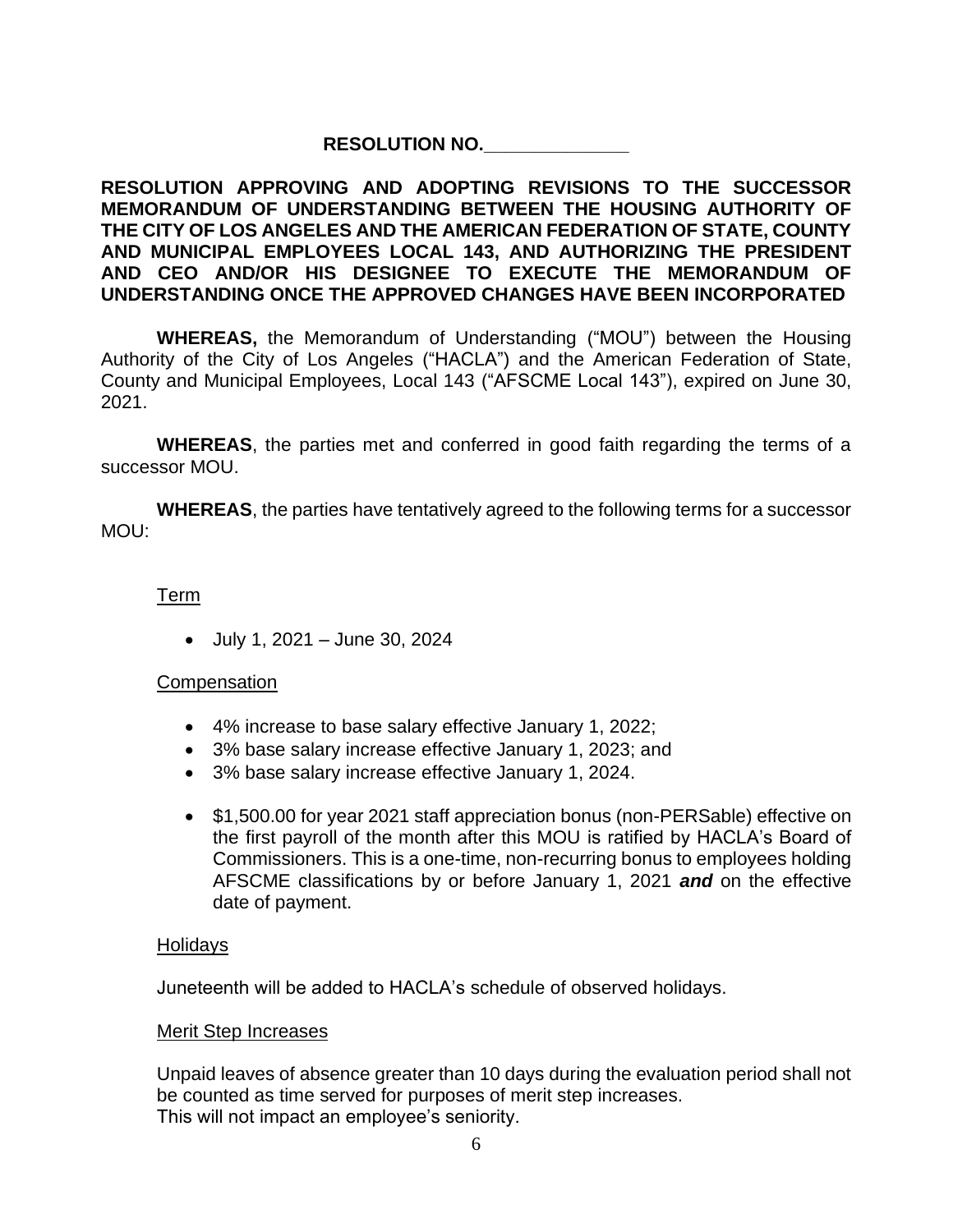Merit step increases from Step 1 – Step 2 shall be based on passing probation. Employees shall be eligible for further step increases on their anniversary date.

### Limited-Term Positions

Parties agree to add a new category of employees that are employed on a limited term basis and enter into a separate agreement to further delineate the framework. Limited term positions would be positions for which there is no anticipated long-range funding or which have uncertain future funding (i.e., grant funding; emergency funding). Limited-term employees would be employees employed on a limited-term.

Limited-term employee shall be subject to the same hiring standards as other AFSCME Local 143 classifications; however, when funding stops or the positions is no longer needed, the position shall be eliminated and the incumbent would be separated without regard to seniority or provisions set forth in the layoff procedures.

Parties will work cooperatively to establish a comprehensive framework for limitedterm positions.

#### Probationary Periods

Employees serving in a probationary period are not eligible for promotional opportunities. Employees who are promoted to a new classification and do not pass probation, are returned to the classification for which they last held property rights (i.e., passed probation).

The probationary period for all AFSCME members shall be no less than six months. New hires into the following classifications, temporary employees obtaining permanent positions in the following classifications, and those promoting into the bargaining unit in the following classifications, shall have a 1 year probationary period: Accountant; Accounting Clerk I; Accounting Clerk II; Customer Support Representative; Eligibility Interviewer; Housing Inspector; Resident Services Site Coordinator; Section 8 Advisor; and Youth Program Assistant.

Staff who have completed a probationary period in another AFSCME classification shall have a 6-month probationary period.

Management may, in its discretion, extend the probationary period for individual employees on a case-by-case basis.

Appropriate probationary period will be determined by the parties for new classifications added to the bargaining unit.

Those serving in a 1-year probationary period will have a performance evaluation at the 4 and 8-month mark. Management and AFSCME will work cooperatively to update the performance evaluation process and procedures.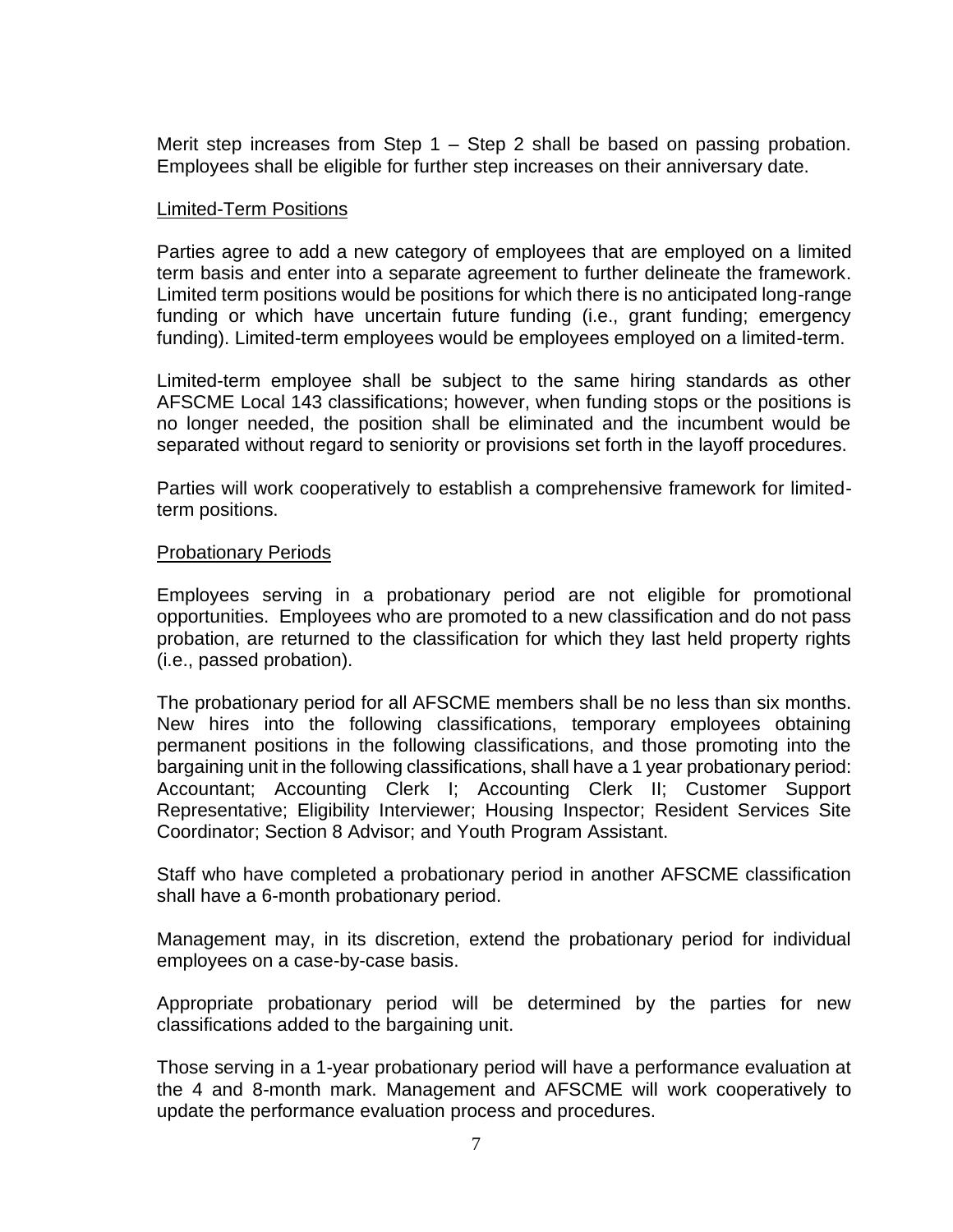## Grievance Procedure

Upon request, employees who are grieving suspensions of 1 – 4 days will be provided a copy of the investigation report that supports the disciplinary action, if one exists. The Authority reserves the right to redact personal identifying information (PII) from such report in its discretion. PII may include, but is not limited to, names, addresses, social security numbers, banking information, etc. Grievance form will be updated to include a request for the investigation report.

Prior to escalating grievances to Step 3 of the Grievance Procedures, parties may mutually agree to participate in no-cost mediation through the State Mediation and Conciliation Services (SMCS). Where parties agree in advance to incur additional fees or costs associated with mediation services, such fees and costs shall be borne equally between Management and AFSCME. Disciplinary actions below a suspension are not subject to voluntary mediation.

### Appeal to Commissioners

Appeals will be heard by a hearing officer from the State Mediation and Conciliation Services, or other mutually agreed upon independent agency. Fees and costs associated with retaining and utilizing the hearing officer shall be shared equally between Management and AFSCME. All other terms in Article VIII, Section 5, pertaining to the appeal to the commissioners – including the ability of the commissioners to review the advisory opinion of the hearing officer, remain the same.

#### **Overtime**

Parties will work collaboratively to update the overtime language in the MOU to conform with legal standards and best practices, including clarifying that employees who work unauthorized overtime will be paid for time worked but may be subject to discipline.

#### Year 3 Re-Opener

Management retains the right to reopen the contract in year 2 to address issues related to workload and workload caps in year 3. Should Management trigger this reopener (either formally or during the JLMC), AFSCME Local 143 may reopen the contract on the matter of wages.

#### Joint Labor Management Committee (JLMC)

Parties will work collaboratively to establish a JLMC by or before 12/31/21 to discuss pending workplace concerns including, but not limited to, the following:

• Language to ensure overtime is granted to staff equitably, while maintaining managerial discretion for operational and business need; current overtime needs;